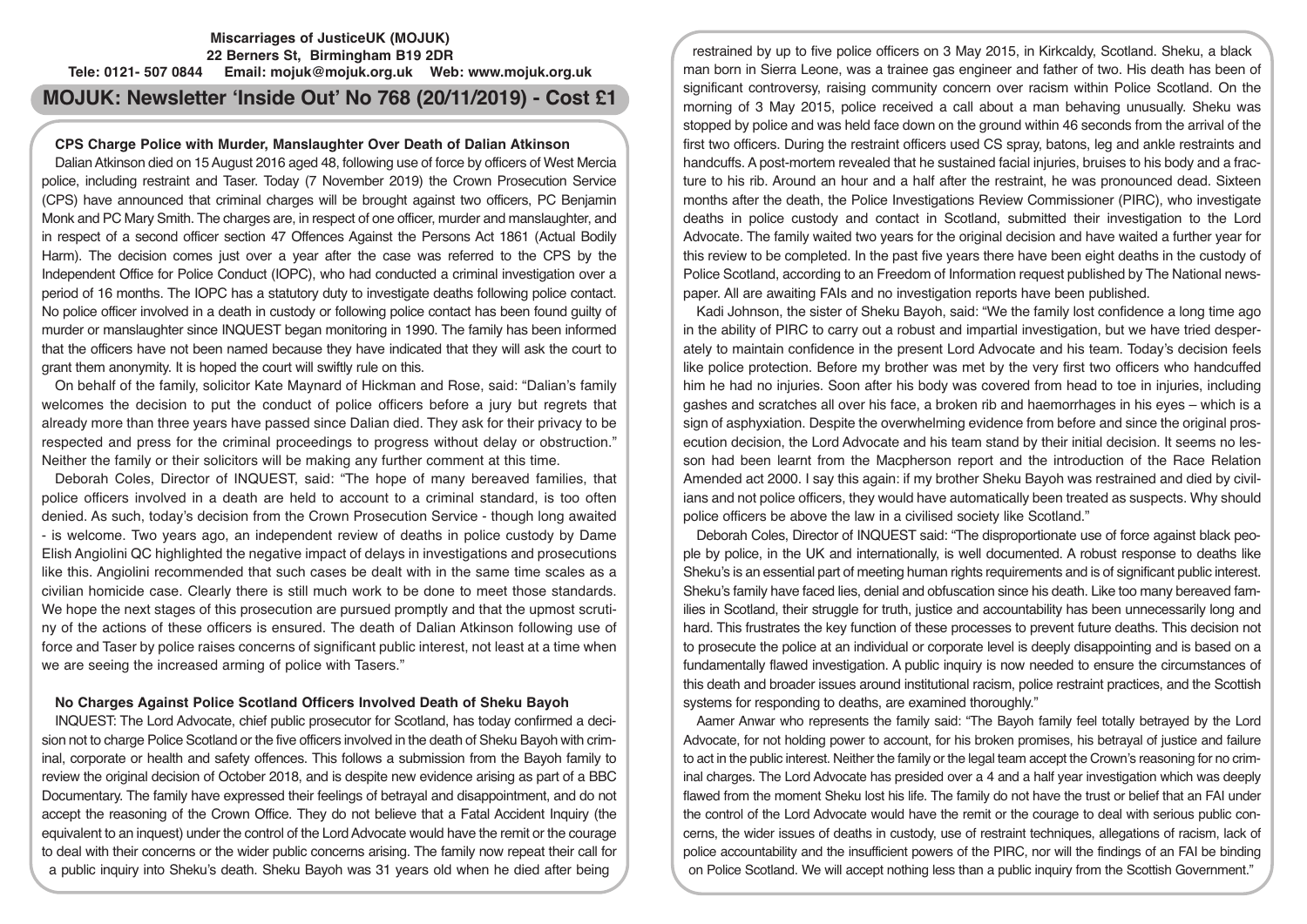## **Share of Convicted Children who are BAME Doubles in Eight Years**

Maya Wolfe-Robinson, Guardian: Diversion of minor offenders away from courts seems to have mostly helped white children. The proportion of children convicted of a crime who are from black, Asian and minority ethnic backgrounds has nearly doubled in eight years, an increase experts have described as an urgent problem. The steep rise comes despite a drastic drop in the overall number of youth cautions or sentences handed down, which one academic described as an indictment on the whole justice system.

In 2018, 27% of the 10 to 18-year-olds who received a youth caution or sentence were from a minority ethnic background, compared with 14% in 2010, according to official figures from the Ministry of Justice released earlier this year. Just 26,681 children were cautioned or sentenced in 2018 compared with 106,969 in 2010, thanks to a shift toward dealing with less serious offenders out of court. The increased use of "diversion", however, in which minor offenders and those deemed at low risk of reoffending are steered away from the courts, seems to have disproportionately benefited white children. When the Guardian monitored all cases passing through Greater Manchester youth court in August, of those defendants whose ethnicity we could establish, 36% were from a black, Asian or minority ethnic (BAME) community. All were male, and many were also in the care system. Only 22% of Greater Manchester's youth population are not white. The Labour MP for Tottenham, David Lammy, published a review of the overrepresentation of BAME individuals in the criminal justice system in 2017. He said the figures had got worse since and that "the fact that half of our youth prison population comes from a black or ethnic minority background would [attract] far more comment and scrutiny" had the political debate not been so focused on Brexit.

Becky Clarke, a senior criminology lecturer at Manchester Metropolitan University, said the "failure to act, given these issues of racial injustice have been known and worsening for many years, is an indictment of the whole justice system". She said the increase in levels of disproportionality was a direct consequence of BAME children being dealt "different treatment by practitioners across the criminal justice system", and called for wholesale changes to policing, transparency in the charging and prosecution of cases, and an end to the unequal application of laws such as joint enterprise. Clarke welcomed the overall reduction in criminalisation of children but said negative racial profiling meant it "hadn't benefited all groups equally, meaning BAME children cannot be diverted out of the system in the same ways as their white counterparts". She put this down to "perceptions of risk and criminality" in the police, Crown Prosecution Service (CPS), courts and youth justice service. The Guardian spoke to senior representatives of all four groups and few could point to positive changes in outcomes since the Lammy review, which cited youth justice as the "biggest concern".

Olivia Pinkney, the chief constable for Hampshire and national policing lead for children and young people, conceded there was still "so much more to be done" and "none of us should rest and be comfortable" with the rise in the proportion of young BAME people criminalised. "It's certainly something that will be unwitting, but we need to understand why." She said the police were taking steps to tackle the problem, pointing to the increased focus on the use of stop and search and mandatory equality and inclusion training. Gerry Wareham, a senior prosecutor and CPS lead for young people, said the CPS could only choose to prosecute from the cases that the police brought to it. "We're in a demand-led position. We get what the police bring to us," he said.

Lammy said his review not only showed the disproportionate criminalisation of black youth, but also similar trends for young Muslims and a "historic problem" of overrepresentation of young people from Gypsy and Traveller backgrounds. The youth justice system is in need

of further reform, he said. "There's a real need to get a grip on how we're supporting families, how we're supporting young people, what second chances they are getting. Those are big questions that obviously affect all young people who fall into the criminal justice system, but they are generally young people from working-class and poor socio-economic backgrounds and most definitely young people from ethnic He said the government had accepted the "lion's share" of his recommendations, but had chosen not to impose targets for improving diversity in the judiciary, where he believed there were "still real issues". Only 12% of magistrates and 7% of district judges are from BAME backgrounds, according to figures published in July. Youth cases are either heard by three magistrates or a district judge. The Office for National Statistics (ONS) puts the UK's minority ethnic population at 13.8%.

John Bache, the chair of the Magistrates Association, said some magistrates had found it "very difficult to accept the results" of the Lammy review. He said the reason for that was "absolutely obvious, because every magistrate believes that they are acting with scrupulous fairness … so to be given a report that suggests that that might not be the case is first of all surprising, but also very upsetting because none of us want to be unfair to anybody who appears in front of us." Unconscious bias training for all magistrates and legal advisers launched in June this year. The Magistrates Association, which represents the 15,000 justices of the peace in England and Wales, has recently convened a group to address disproportionality, including representatives from the Ministry of Justice, the CPS, the Youth Justice Board and charities. The group agreed it was an "urgent problem, especially in relation to the alarming disproportionality illustrated by the proportion of BAME children and young people in custody". It proposed recruiting more diverse magistrates and promoting awareness among magistrates of the different factors that BAME individuals face.

The Ministry of Justice said: "The issues that lead to black, Asian and ethnic minority children being overrepresented in youth custody begin before they enter the criminal justice system, which is why work is under way across the system to change race disparity."

#### **Judge's Handling of Case and Ruling - 'Unjust' And 'Wholly Unsatisfactory'**

Scottish Legal News: The quardian of a child who was made the subject of a care order has successfully challenged the decision after an appeal court ruled that the judge's "wholly unsatisfactory" handling of the case amounted to "serious procedural irregularity". The England and Wales Family Court found that the district judge had "crossed the line" during the course of the guardian's examination in chief, creating a "hostile atmosphere" which made it "impossible to have a fair hearing". His Honour Judge Mark Rogers held that the decision of District Judge Mian was "unjust" and allowed the appeal by the mother and appointed guardian of the one-year-old child, who had been made subject to a care order rather than being placed with her grandparents. The Family Court in Nottingham heard that the district judge had decided to make a care order followed by a placement order to facilitate a care plan for the adoption of the child "M". The judge rejected the alternative option of a placement with the child's maternal grandparents, due to an existing care plan which was in place for one of the child's three siblings, "N".

'Serious procedural irregularity' Fourteen-year-old N, who has medical and behavioural issues, was due to return to live with his grandparents, but his challenging and aggressive behaviour posed a serious threat to the safety and wellbeing of those around him, including baby "M". Both the mother and M, through her guardian, challenged the decision and both complaints arose from the central factual issue of how the Judge had to deal with the complicating feature of N's care plan. The mother's appeal was essentially a challenge to the sub-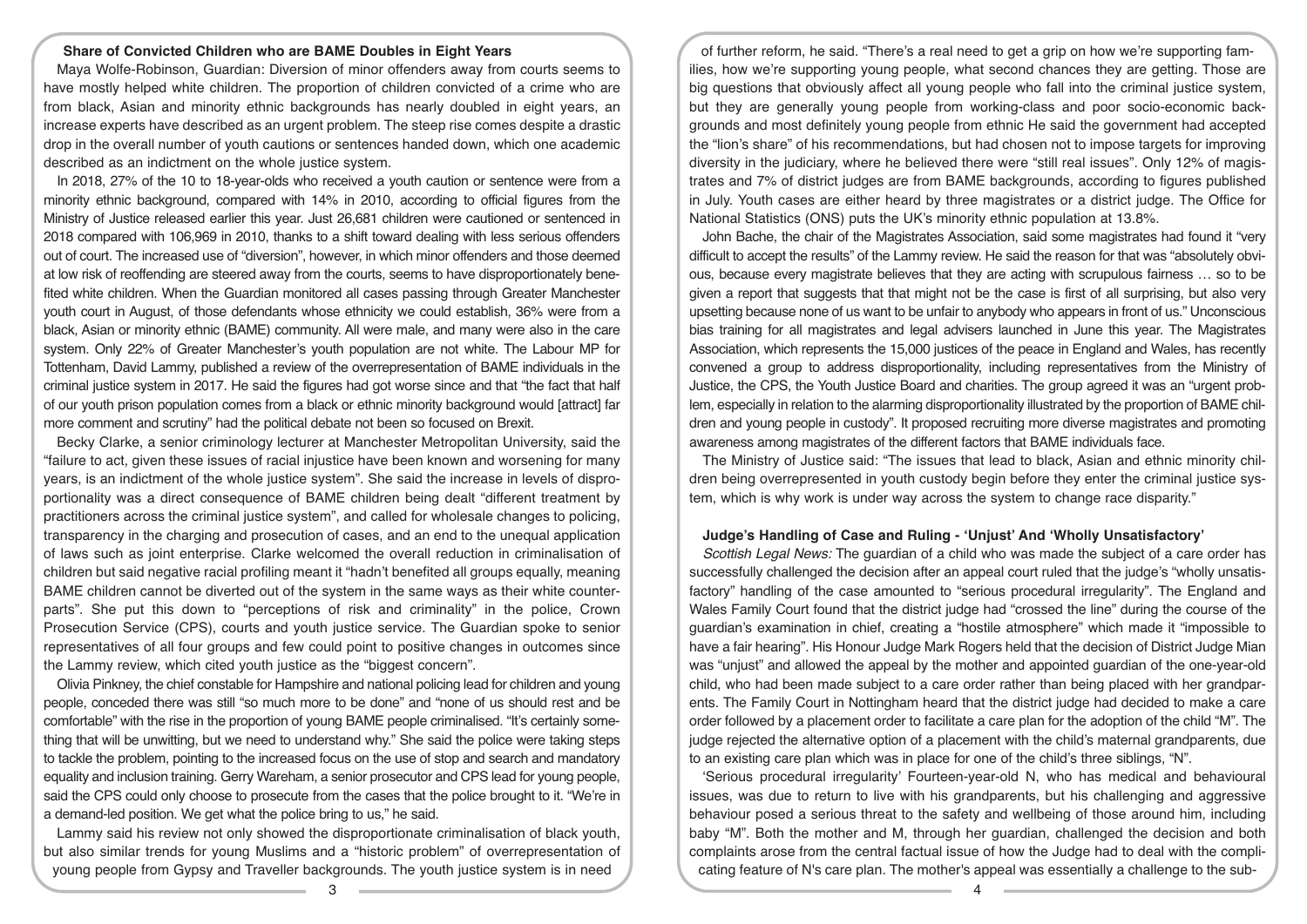stantive decision, but the guardian's appeal alleged "procedural unfairness". On behalf of the guardian it was argued that the conduct of the judge amounted to "serious procedural irregularity", which denied the parties an opportunity for a fair hearing and thereby breaching the fundamental article 6 of the European Convention on Human Rights.

The judge's frustration stemmed from her view that the guardian had not grappled with the central issue of the case, namely the interplay of the care plans. HHJ Mark Rogers said he had listened to the recording of the hearing himself and heard "with dismay, the anger and tension in the judge's voice", adding that he also heard her "banging her desk". At one point the district judge intervened in the questioning of the guardian, and clearly exasperated, she said: "No. No. No. Oh my God, I am sorry. I am sorry. I am really sorry. I am going to try one more time and then we are just going to carry on with the hearing. I do not know how many ways in which to say this. I cannot interfere with N's plan." But no party was suggesting the judge could or should interfere with the plan - she was simply being asked to to bear in mind the reality that there was credible evidence that the likelihood was that the plan would never be implement.

The district judge's treatment of the guardian and her barrister was described as "unacceptable". The judge's conduct was exemplified by, in the words of the child's barrister, "blasphemous words, shouting, storming our of court and general intemperate behaviour". She was being "sarcastic, shaking with rage, turning her chair away from the court and sitting with her back to everyone for several seconds, mimicking the advocate's words and intimidating the guardian".

'Judge crossed the line' Having taken the decision to deliver a full judgment on the appeal and identify the district judge by name, HHJ Mark Rogers said: "I have no wish to embarrass or discomfort the judge, but I am convinced that the public interest in the Family Court being transparent and open to scrutiny is the decisive factor. " HHJ Rogers said it was a "fundamental tenet" of fairness to listen carefully to competing argument before coming to a firm decision. Her exchanges with the child's barrister were "sharp and substantially inhibited counsel from doing her job".

The appeal judge considered that the district judge had "overstepped the mark". The judgment stated: "She effectively prevented a proper debate. By intervening as she did, she distracted everyone from the proper focus. "Even if she had her misgiving about the relevance or practicality of the discussions, she should, in my judgment, either have held back expressing a concluded view until her judgment or resolved the matter, subject to appeal rights, at an interlocutory stage. The judge permitted examination in chief but then effectively prevented counsel from conducting it. It was, in my judgment, wholly unsatisfactory and degenerated into a critique of the guardian's perceived failure of approach. Effectively cross-examined the guardian as if she were representing another hostile party. In my judgment, there and in many places elsewhere the judge went far beyond clarification or amplification and descended into the heart of the arena."

He added that family proceedings should not be "unnecessarily adversarial". "One important function of a judge," he continued, "in a quasi-inquisitorial jurisdiction, is to help the witnesses give their evidence in a clear and unflustered fashion. Of course, points can be questioned and tested but not, in my judgment, to an extent that a witness is unable properly to fulfil his or her role. This, it seems to me, is all the more so in care proceedings when a guardian is trying to explain her professional view to the court." HHJ Rogers concluded: "In short, looking at the whole picture, I am quite satisfied that the judge on this occasion crossed the line and that the hearing amounted to a serious procedural irregularity." After the hearing, the child's grandparents wrote to the guardian saying parts of the hearing were "extremely distressing" with a "constant barrage of interruptions aimed at professional witnesses and barristers questioning them", which was "particularly unprofessional" and brought into question the "impartiality of proceedings".

### **Complaints About Judges Fall – But Sanctions on the Rise**

Jemma Slingo, Law Gazette: Disciplinary action against the judiciary is on the rise despite a drop in the number of complaints. In its annual report for 2018/19, the Judicial Conduct Investigations Office (JCIO) said 55 sanctions were issued this year, the highest number since 2014/15. Over 60% of these related to magistrates. The overall number of complaints against the judiciary dropped by almost a quarter however, from 2,147 in 2017/18 to 1,672. While the majority of complaints related to judicial decisions and case management, there were also 293 complaints about inappropriate behaviour and comments. The JCIO removed 15 judicial members in total, including 13 magistrates. Performance levels at the JCIO itself continued to drop this year, with the statutory office missing all of its targets. While the organisation aims to respond to 95% of complaints within two working days, it only managed to respond to 81% in this time frame. The JCIO also aims to issue a first substantive response to 85% of complaints within 15 working days. However, it managed to respond to little over half in that time, blaming a spike in complaints and staff shortages. The report said: 'We are disappointed to have fallen short of our targets despite the best efforts of the team in challenging circumstances. We experienced an unusual spike in complaints between April and June 2018 and knock-on effects were felt for approximately six months. Last year's trend in terms of staff shortages continued to affect performance with an average vacancy rate of three (20% of our headcount) throughout the reporting year.'

#### **Bail Reforms Which Left Thousands in Legal Limbo to be Reviewed**

Pre-charge bail laws that have left thousands of suspects languishing in legal limbo will be reviewed, the government announced hours before parliament was dissolved due to next month's general election. The Law Society, which has called for a rethink, said the review is 'not a moment too soon'. Pre-charge bail allows police to release a suspect from custody, usually subject to conditions, while officers continue their investigation or await a charging decision. A 28-day time limit for police bail came into force in April 2017. The reforms were supposed to prevent people languishing for long spells under pre-charge bail. However, the London Criminal Courts Solicitors' Association said tight police resources meant it was unrealistic to complete many investigations within 28 days or seek a bail extension. The only workaround was to release suspects under investigation. As a result, suspects face uncertainty without time limits or constraints on the police.

The association surveyed criminal defence practitioners this year to investigate the impact of the government's reform - the first attempt to gather hard data. The 109 solicitors who responded reported a total of 6,519 cases where their client had been released under investigation in the past three months. One firm had 200 such cases. More than half of respondents had cases under police investigation which had already lasted between 18 months and two years. These included 22 cases involving rape allegations. Police figures obtained by law firm Hickman & Rose, published in a Law Society policy briefing last month, showed that at least 193,000 suspects were languishing in legal limbo in 2017/18. The data also revealed lengthy spells under RUI status.

The Centre for Women's Justice made a 'super-complaint' drawing together what it said were failures by the police to utilise four separate legal protections that exist for the benefit of vulnerable people experiencing domestic abuse, sexual violence, harassment and stalking. These included failures to impose bail conditions where suspects are released under investigation without bail. In its policy briefing the Society called for RUI time limits, emailing or texting the accused with updates rather than relying on a single 'postal requisition' letter, a central register of the number of people released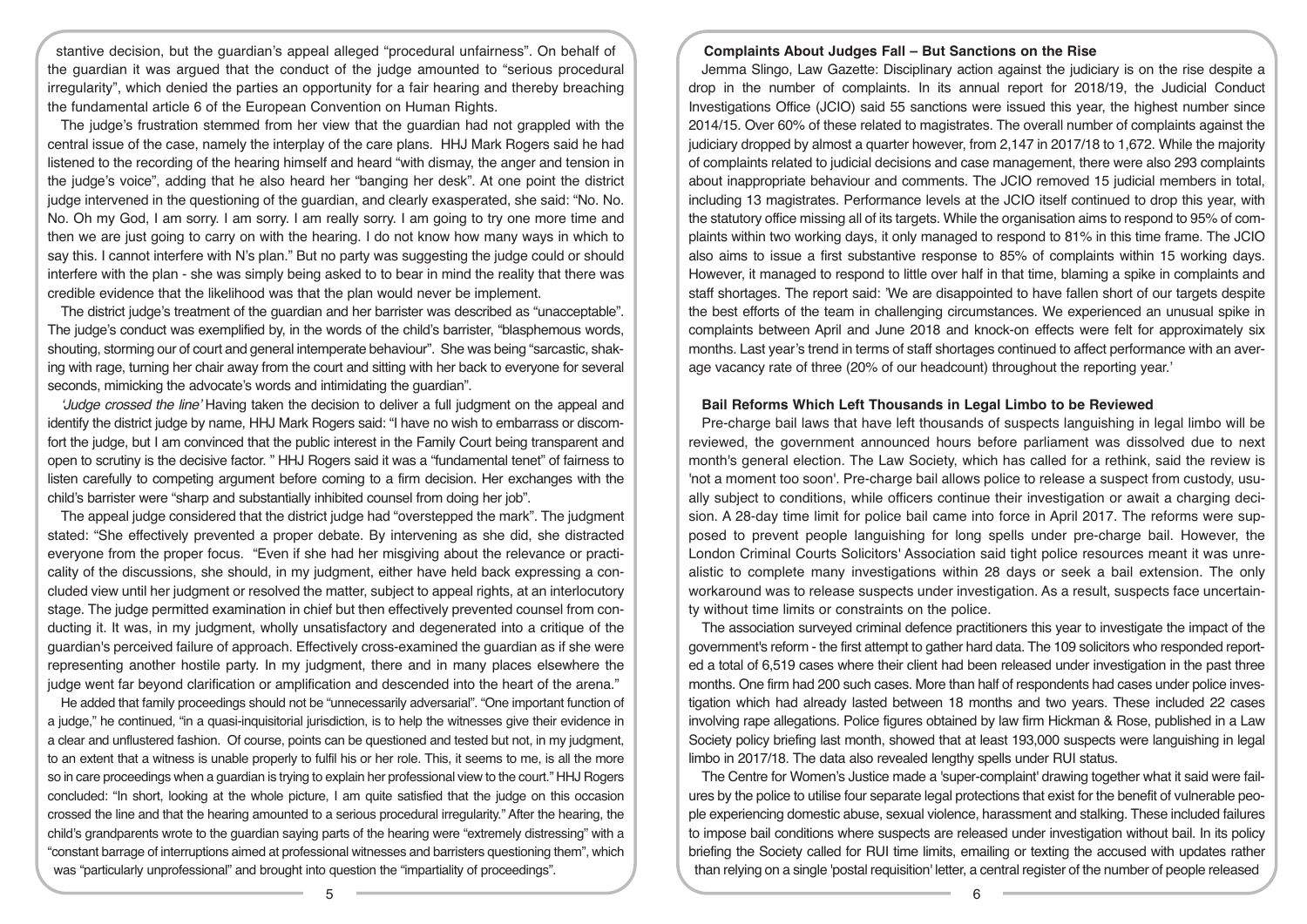under investigation and fairer remuneration for defence solicitors.

The Home Office said yesterday that it will consider updating the rules to better support police officers investigating crimes and ensure that pre-charge bail is being used where most appropriate - including where conditions are needed to protect victims and witnesses, such as in domestic abuse cases. The review will ensure pre-charge bail supports the timely progression of cases to courts, the department added.

Simon Davis, president of the Society, said: 'In the interests of transparency, there should be a centrally-held register of numbers of people released under investigation, broken down by police authority area and offence. Current data collection is inconsistent at best. We look to contribute further to the review process moving forward.' Solicitor Nick Barnard, an associate at London firm Corker Binning, said it was difficult to see the review concluding that the law was too onerous for the police to protect the public. HM Crown Prosecution Service Inspectorate is expected to publish the findings of its investigation on how police forces are managing changes to bail next year.

## **CCRC Refers Firearms Offences of Gary Lee Williams To Court of Appeal**

Mr Williams pleaded not guilty but was convicted in May 2007 at Wolverhampton Crown Court of Possession of a Firearm with Intent to Endanger Life, Possession of a Prohibited Firearm, Possession of Expanding Ammunition, Violent Disorder and Wounding with Intent to Cause Grievous Bodily Harm. The charges related to two separate incidents. He was sentenced to Imprisonment for Public Protection (IPP) with a minimum of seven years to serve for the wounding and the possession of a firearm with intent, and to five years' imprisonment, to be served concurrently, for possession of a prohibited firearm and possession of expanding ammunition. No separate penalty was imposed for the violent disorder. The Court of Appeal declined Mr Williams' application for leave to appeal in January 2011. He applied to the CCRC for a review of his case in July 2017.

Having considered the case in detail, the Commission has decided to refer for appeal Mr Williams convictions for Possession of a Firearm with Intent to Endanger Life, Possession of a Prohibited Firearm and Possession of Expanded Ammunition, because it believes there is a real possibility that the Court of Appeal will quash the convictions. The referral is based on new evidence that Mr Williams did not bring the firearm to the scene of the first incident.

# **Police Illicitly Access Police Computers Including Checks on a Partner's Criminal Record**

Charles Hymas, Telegraph: Hundreds of police officers and staff have illicitly accessed police databases for their own ends including checking the criminal records of partners. Freedom of Information requests show 237 officers and staff have been disciplined for accessing the highly-sensitive police national computer or other IT systems in the past two years. Just half of the 45 forces responded to the requests, which suggests as many as 500 officers have misused databases that contain confidential personal information on millions of people, their property and the movements of vehicles across the country. They have included a case of a police officer accessing his force's crime management system to check on the criminal record of a woman with whom he had a four-year relationship. He also checked up on her credit record and financial history using the Experian data site to "reassure" himself about her background. The officer in Leicestershire Police received a six-month jail sentence, suspended for a year, after admitting three counts under the Computer Misuse Act 1990.The judge said that Lewis had sought to "reassure" himself at the beginning and the end of a relationship by accessing information about a girlfriend who was not the mother of his children.

In a separate case, a Metropolitan Police officer illegally accessed a police database to monitor a criminal investigation into his own conduct. The sergeant was found to have trawled the database, sending himself documents from it and viewing details of other suspects in criminal investigations. He was convicted under the Computer Misuse Act and ordered to complete 150 hours of community service and pay £540. Another officer used the police national computer to check on the log of a search warrant executed at a property owned by a family member. The Bedfordshire police officer was found guilty of misconduct and dismissed after it also emerged he had failed to disclose a business interest and notify his senior officers that a family member had a criminal conviction. Nine police officers from West Yorkshire Police were disciplined for viewing their family record without a policing purpose, while in Nottinghamshire a staff member used computer systems to check the records of people with whom he was involved in a civil dispute.

Patrick Sullivan, chief executive of the think tank Parliament Street, which obtained the information under FOIs, said: "In a time when we are all digital citizens, it's essential that police forces act swiftly against those who exploit the public's personal data. "It's high time the most serious data breaches are punished with custodial sentences and criminal records." Computer expert, Sheila Flavell, of FDM Group, said: "With cyber crime on the rise, it's vital that those tasked with keeping us safe are proficient with technology and acutely aware of the importance of data protection rules." The police computer system contains five highly sensitive databases. One, Quest, enables the search of the names database to identify suspects including physical descriptions and personal features. A second allows users to search the vehicles database using registration numbers, postcodes and colour details to narrow the list to potential suspect vehicles. The ANPR (Automatic Number Plate Recognition) uses a nationwide network of cameras to take images of number plate of vehicles moving around the country, a fourth can search for items that are lost and found and fifth matches incidents to help police solve serial criminals.

# **Litany of Failures at Inquest Into Death of Darren Williams at HMP Woodhill**

The inquest into the self-inflicted death of 39 year old Darren Williams concluded yesterday. The jury found a series of critical failings that contributed to his death including a 'consistent failure to follow due processes and relevant protocols' in Woodhill prison. On 4 January 2019 at 3.50pm Darren was found suspended from a ligature in his cell and could not be revived. He was the first of four men to die in the prison in 2019. The most recent inspection of HMP Woodhill found the prison is 'still not safe enough'. The inquest heard that drugs were widely available in HMP Woodhill which simultaneously entailed a culture of debts, threats and violence. On four separate occasions Darren seriously self-harmed as a result of threats of violence. On each occasion suicide and self-harm procedures (known as ACCT) were started and he was moved to another wing within the prison. However, evidence was heard that he was not offered victim support services, which was in breach of the prison's violence reduction policy, and that no action was taken when Darren named those who were threatening him.

The jury found causative failures relating to information sharing, ACCT processes and the handling of reports made by Darren explaining the threats he was facing due to being in debt. In a detailed narrative, the jury found 'a consistent failure' to follow applicable processes and protocols. Prison's suicide and self-harm prevention measures (ACCTs) were inadequately followed; there was a significant failure to complete and allocate actions in Darren's care maps, an integral part of the ACCT process; Darren's applications to move to the vulnerable prisoner's unit were either not documented or incorrectly considered and; information about Darren's history of selfharm and suicidal ideation was not suitably shared between relevant prison departments.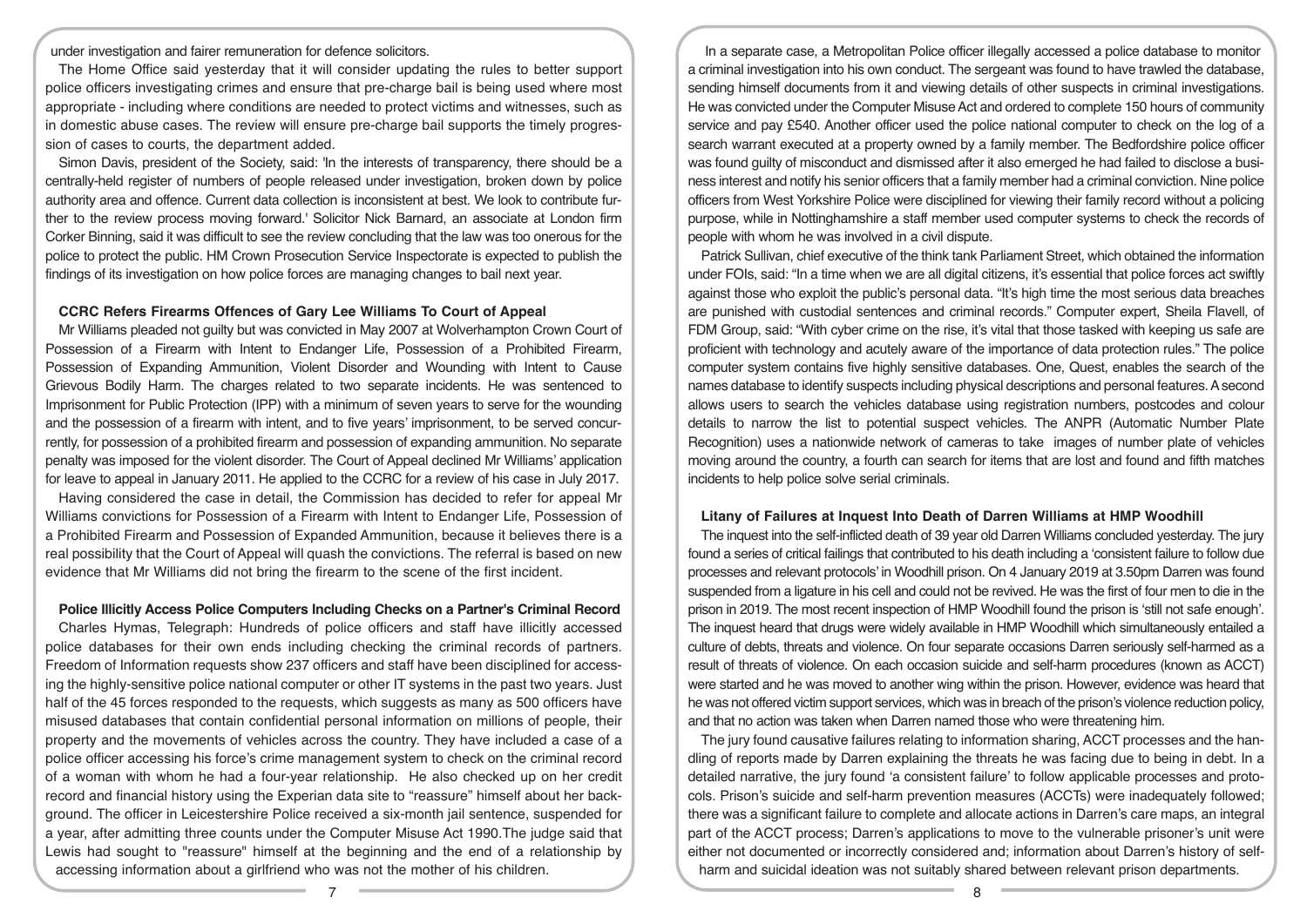Further found that the support provided to Darren was 'inadequate and lacking' in key areas such as violence reduction, victim support, mental health and family engagement. The jury also made clear that, in light of Darren's long term history of drug abuse, debt accrual and mental ill health, it was 'vital [that] these services were offered to him in full'. At the conclusion of the inquest the coroner indicated that he would be making a report to prevent future deaths to the Governor concerning the need for members of healthcare to attend ACCT reviews and for previous ACCTs to be reopened when the same concerns recur rather than starting the process afresh.

Carri Williams, Darren's sister, said: "It's very important to us as a family that Darren be seen as the person he was and not just a number in the system. He was a son, brother, grandson, uncle and a good friend to many. As a family we believe that his passing was completely preventable, which makes our loss even more unbearable. This has impacted our lives in a terrible way and every day we suffer and question the 'what ifs'. We now have to visit a cemetery on a regular basis to even feel close to him and stare at mud and ornaments. It's just awful and unfair. He should have been kept safe."

Selen Cavcav, Senior Caseworker at INQUEST said: "It is chilling that the circumstances and failures of Darren's death are so familiar. How many more people must lose their life as a result of these deplorable failures in the prison's duty of care? Darren's death is one of four self-inflicted deaths in Woodhill prison this year. As deaths in custody spiral and recommendations from inspections, investigations and inquests are ignored, a vicious cycle goes into tailspin. The current system for implementing change is not fit for purpose. A national oversight mechanism is urgently needed, to ensure official recommendations are systematically followed up and to prevent another family from experiencing this loss."

Jo Eggleton of Deighton Pierce Glynn solicitors said: "We learnt during the inquest that the re-categorisation of Woodhill prison from a local remand prison to a category B training prison which was originally planned for March 2018 has begun at last. No explanation has been provided for the delay, during which eight more men have died there. None the less it will come as a great relief to the still grieving families I have represented over the years that Woodhill will no longer hold remand and short term sentence prisoners."

# **Deportation: Ghosts Of Convictions Past**

Gherson Immigration: Deportation is a statutory power given to the Home Secretary to order the removal of a person from the UK if that person is not a British citizen and they are deemed not to be 'conducive to the public good'. The UK Borders Act 2007 states that a deportation order must be made against a 'foreign criminal' unless certain exemptions apply. The exemption relied upon most commonly is the assertion that removal from the UK would breach that individual's Human Rights (particularly the right to family and private life). Prior to 2012, private or family life rights were weighed against the public interest using the Razgar proportionality test, and a wide variety of factors would have been taken into consideration. This approach lead to significant debate and criticism, not only because foreign criminals were being given the right to appeal deportation decisions, but also because (admittedly few) foreign criminals were winning these appeals on seemingly tenuous private and family life grounds. The government's argument was that the rights of the individual were not sufficiently balanced against the public interest, with too much weight being given to unsubstantiated and weak human rights claims, resulting in foreign criminals remaining in the UK. As a result, new rules were drafted in July 2012 to define the qualities which a family or private life claim would need in order to outweigh the public interest in deportation cases. The updated rules also assert-

ed that any foreign criminal who had received a prison sentence of 4 years or more would not be able to rely on the private or family life exceptions, and would only be able to quash a deportation decision if "very compelling circumstances" were proved.

The recent case of OH (Algeria) v Secretary of State for the Home Department [2019] EWCA Civ 1763 called into question whether a limitation period should be applicable to criminal convictions which were incurred historically. The facts of the case were as follows: OH was a migrant in the UK with a "long history of criminal offending" and who was subsequently sentenced to eight years in prison for grievous bodily harm in 2004. He successfully appealed the Home Office's decision to deport him and was granted discretionary leave to remain in the UK. In 2015, OH was sentenced to 12 months' imprisonment for assaulting his daughter and the Home Office sought again to deport him based on this new criminal conviction. He appealed the decision and his appeal was allowed by the First-tier Tribunal on the basis that his deportation would be "unduly harsh" on his wife and five children who were all in the UK. Since OH's latest offence resulted in a sentence of between 1 to 4 years, the First-tier Tribunal considered his private and family life claims in determining whether OH's human rights outweighed the public interest.

However, because OH had previously been convicted and sentenced to more than 4 years' imprisonment, the Upper Tribunal found that he would also have to show that there were "very compelling circumstances" which went over and above the "unduly harsh" requirement that would render his right to remain in the UK more important that the public interest need to remove him. Although the law at the time of OH's previous conviction in 2004 (for which he was sentenced for more than 4 years) did not require him to prove "very compelling circumstances", the Court of Appeal deliberated whether that old conviction could trigger this higher threshold in a deportation order made after July 2012. Effectively, could a historic conviction which had already been considered in a previous deportation claim be resurrected many years later under a stricter and less forgiving law? OH argued that only the offence which prompted the deportation order should be considered, not his entire criminal history. Nevertheless, the Court of Appeal found that there was no exclusion in law stating that multiple offences or periods of imprisonment could not be considered in a deportation case. OH's previous criminal convictions were still relevant to his deportation case, even though they did not trigger the order. Further, it was argued that the very decision to deport a person should elevate the degree to which public interest is considered by recognising the degree of criminality which has provoked such dire consequences for that individual in the first place. It would therefore be justifiable and necessary to analyse the individual's whole criminal history rather than just the most recent offence.

#### **Half of Rape Victims Drop Out of Cases Even After Suspect is Identified**

Owen Bowcott and Caelainn Barr, Guardian: Almost half of rape victims are dropping out of investigations, as a growing proportion do not want to pursue a prosecution even when a suspect has been identified, according to a Cabinet Office report leaked to the Guardian. The figures, which were prepared for a secret internal government review earlier this year, reveal a system in crisis as tens of thousands of women are reluctant to pursue their alleged attackers when faced with invasive disclosure demands, a lower likelihood of securing a conviction and lengthy delays in seeing their case brought to court. The report, which has emerged during an election campaign in which the Conservatives are making fighting crime a central tenet of their election strategy, suggests a lack of resources, owing to austerity, is impacting the criminal justice system's ability to pursue rape cases.

Reported rapes are on the rise. However, police are referring fewer cases to the Crown Prosecution Service, which in turn is prosecuting even fewer cases. The highly sensitive data was assembled earlier this year by the prime minister's implementation unit as part of an urgent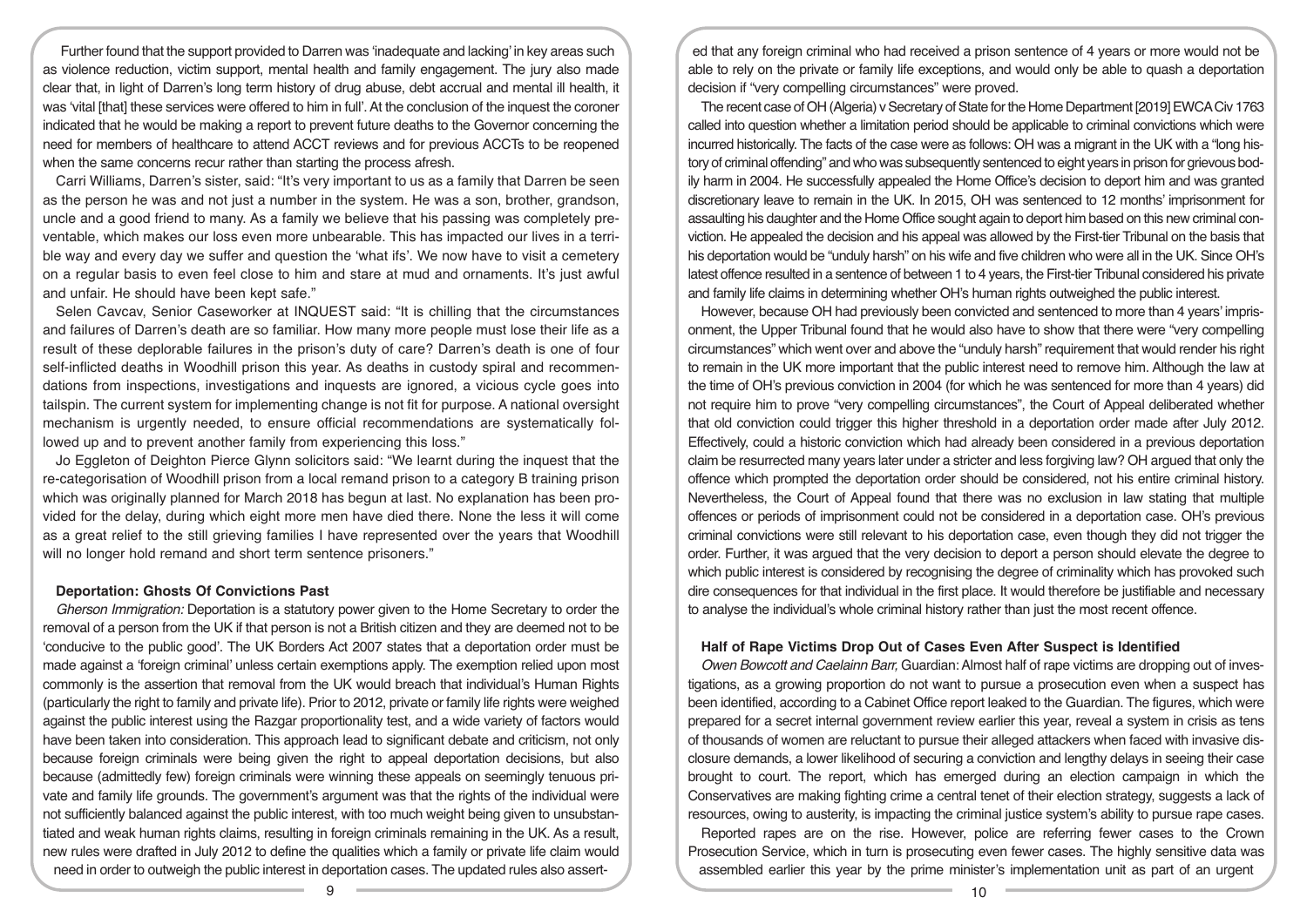investigation into the dramatic fall in rape prosecutions in England and Wales. Rape prosecutions are at their lowest level in more than a decade. The briefing shows senior civil servants acknowledging the way the criminal justice system deals with crimes "is particularly poor for rape" and expressing suspicions – never publicly aired – that problems may be due to lack of resources. The document, marked as "official – sensitive", notes: "Police are assigning certain unsuccessful outcomes after shorter investigations than in previous years." It also says: "The drivers for this are unclear, but it may be indicative of 'rationing' of police time and resources to more 'solvable' cases." While recorded rapes increased by 173% between 2014 and 2018, the police referred 19% fewer cases for charging decisions and CPS decisions to prosecute fell by 44% in the same period.

One of the most concerning changes is the growing proportion of cases resulting in "outcome 16", whereby a suspect has been identified after a police investigation but the victim does not support further action. The document reveals that from 2015 to 2018, the proportion of cases dropped owing to an outcome 16 rose from 33% to 48%. Last year, more than 20,000 women – an average of one every 30 minutes – decided not to proceed with a rape investigation, even when the suspect had been identified. Campaigners believe the sharp rise may reflect victims being discouraged from pursuing complaints because they face disclosure of their intimate, private life through requests for the contents of their phones and laptops. The sheer length of time from offence to completion at court, which has increased by 37% to an average of two years since 2014, may be deterring others. Claire Waxman, who is London's first victims' commissioner, said the figures highlighted significant problems in the way the criminal justice system deals with rape. "There is such inconsistency between police forces and areas over the way they handle rapes," she said.

#### **Appeal Judges Review 'Lady in the Lake' Murder**

The conviction of Gordon Park for killing his wife who had gone missing in 1976 finally reached the Court of Appeal this week. The case became known in the media as 'the lady in the lake' after scuba divers discovered Carol Park's body in Coniston Water, Cumbria in 1997. Gordon Park was convicted of her murder in 2005 but always maintained his innocence. He appealed against his conviction but the appeal was dismissed in November 2008. Little over a year later, the former teacher took his own life in his cell at HMP Garth in Lancashire. This week's appeal follows a referral by the Criminal Cases Review Commission after an application by members of his family applied to the CCRC in the same year he died. The CCRC referral draws on non-disclosure of both expert opinion undermining the implication by the prosecution that Park's climbing axe could be the murder weapon and information undermining the reliability of a prosecution witness who gave evidence of a prison confession. The commission also cites new scientific evidence showing that Park was not a contributor to DNA preserved within knots of the rope used to bind the body; and expert evidence that a rock found in the lake near Carol Park's remains could not specifically be linked to rocks the family home. Judgement has been reserved and the ruling will be given at a later date.

## **Murder Charge After Knife Awareness Course Attack**

A teenager has been charged with murdering a man stabbed at a knife awareness course in London. Hakim Sillah, 18, was attacked in the youth offending service department of the Hillingdon Civic Centre in Uxbridge on Thursday. The Metropolitan Police said a group had gathered at the venue when a fight broke out. Mr Sillah was taken to hospital but died an hour later. A 17-year-old boy will appear before Uxbridge magistrates on Saturday. A teenage boy who sustained a knife wound to his ear was praised by detectives for "bravely" trying to

break up the fight. In a statement, Mr Sillah's family described him as "a lovely lad who cared about his family". "He loved looking after his little brother, who had been ill," they said. Det Ch Insp Noel McHugh said: "A young man with his whole life ahead of him has been fatally attacked and his family are absolutely devastated."

# **IPP Sentencing Regime in England And Wales 'Deeply Harmful'**

Jamie Grierson, Guardian: Justice officials in England and Wales are facing renewed calls to deal with thousands of prisoners still jailed under an abolished Kafkaesque sentencing regime that a report has branded "deeply harmful" for families. The imprisonment for public protection (IPP) sentence, scrapped in 2012, was a form of indeterminate sentence in which offenders were given a minimum jail tariff but no maximum for a range of crimes. Those given an IPP sentence are placed on licence indefinitely after release, and are only eligible to have their licence removed after 10 years. There are 2,223 people serving IPP sentences who have yet to be released and a further 1,206 serving an IPP sentence who are back in prison having been recalled while on licence. Despite its abolition in 2012, 93% serving an IPP sentence are still in prison having passed their tariff expiry date.

A joint report by the Prison Reform Trust and Southampton University has called for legislation to be introduced to "end the injustice it represents for those serving it" and for the government in the meantime to provide support to alleviate the "painful burden" it places on families of IPP prisoners. Peter Dawson, the director of the trust, said: "The suffering caused by this disastrous sentence goes on and on. It extends far beyond the people still unjustly held in prison, affecting parents, partners and children, all totally innocent. "Legislation is needed to finish the job of putting right the injustice done to so many by the IPP sentence. But in the meantime there is scope to do more to support families, reducing their pain and helping them to help their loved ones make a success of life after release."

The most recent statistics show that among the unreleased IPP prison population there are 187 inmates who were given a minimum tariff of two years who have been behind bars for more than 10 years. The figures show for the first time more IPP prisoners were returned to custody after licence recall than were released from custody in the past 12 months. In the year to 30 June, there were 433 releases of IPP prisoners, but 636 IPP prisoners were returned to custody after licence recall. The report, A Helping Hand: Supporting Families in the Resettlement of People Serving IPPs, found that the pain caused to families of people serving IPP sentences had not been addressed by criminal justice agencies. This meant that the contribution families could make to the rehabilitation and resettlement of IPP prisoners was not being realised, the report said. The report's authors have recommended more consistent communication and the provision of specific support for families.

Dr Harry Annison, one of the authors, said: "Families of people serving IPPs carry considerable burdens in supporting their relative through their sentence. All criminal justice organisations should avoid inadvertently placing further burdens on those who have often given years of devoted support to their relative. "Additional information, guidance and support for families, and actions to ameliorate some of the pains experienced, would help to ease the burden on families and enable them to better support their loved ones in prison and on release."

Introduced in 2005, IPPs were designed to detain indefinitely serious offenders who were perceived to be a risk to the public. The Home Office initially estimated that the sentence would result in 900 people going to prison. However, more than 8,000 IPP sentences were imposed, placing severe strain on prison, probation and parole board resources. As a result of these concerns and mounting legal challenges, the IPP sentence was abolished in 2012. However, its abolition was not retrospective.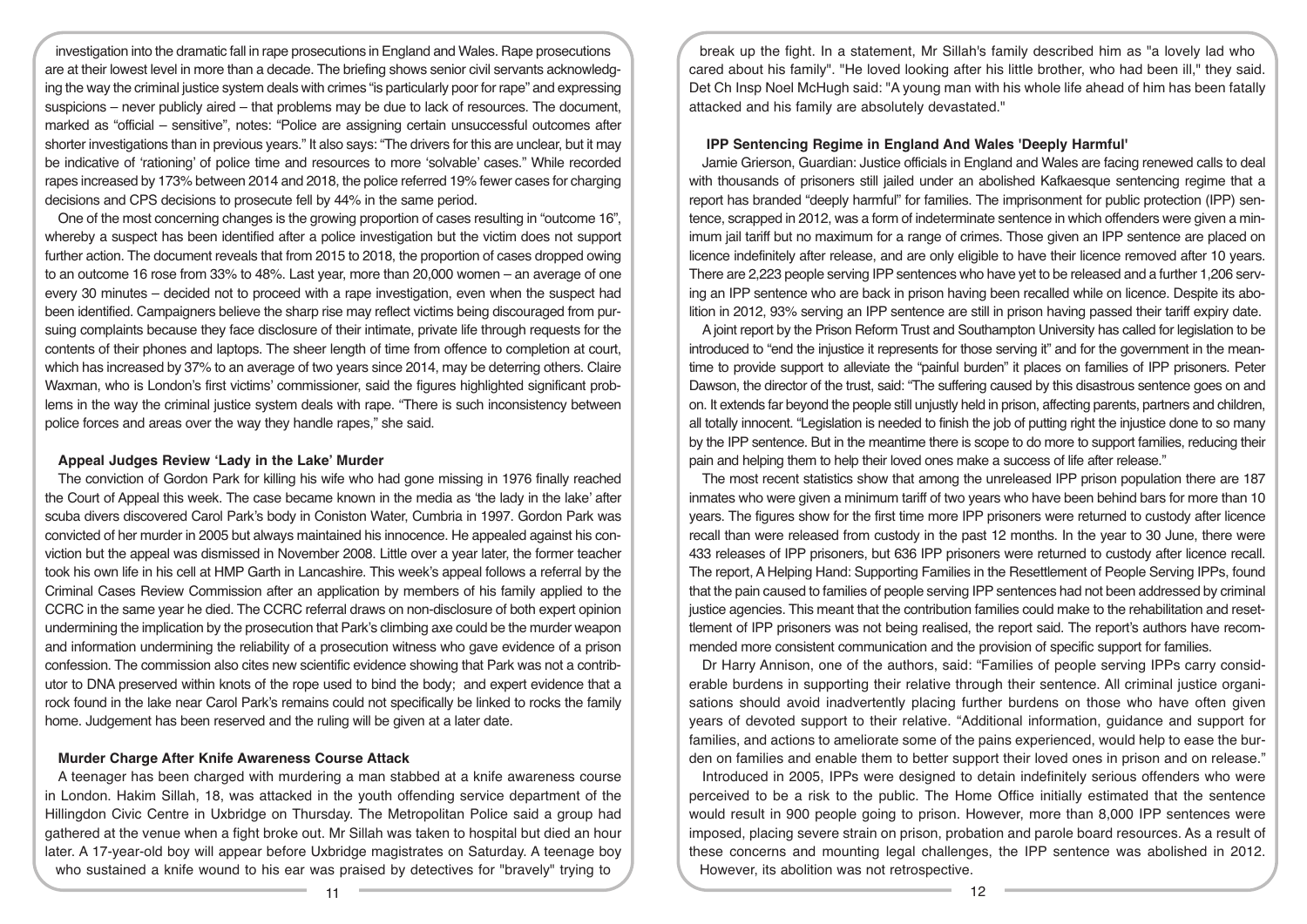## **HMP Swaleside – Disappointing too Little Progress**

Inspectors found a disappointing lack of progress at HMP Swaleside in following up recommendations for improvement from a full inspection in 2018. Swaleside is a complex and challenging prison on the Isle of Sheppey holding many prisoners who presented risks to the public, staff and other prisoners. At an inspection in 2018, inspectors noted a prison where progress since 2016 had been "lopsided." Peter Clarke, HMCIPs, said: "We judged safety and respect to be better than at the 2016 inspection but work to rehabilitate prisoners and plan for their release had deteriorated." Though the overall safety assessment had improved in 2018, from poor in 2016 to not sufficiently good, levels of violence had increased considerably over the two years. Action to address suicide and self-harm was also found to be weak in 2018. Illicit drug use was a fundamental problem at that inspection and, although relationships between staff and prisoners were generally very good, many prison officers had only just been recruited and many lacked the authority to challenge antisocial behaviour by prisoners

When inspectors returned in September 2019 for an independent review of progress, Mr Clarke said, they found that not enough had been done to meet the concerns at the 2018 inspection. Overall, the number of violent incidents remained high. "Despite this, managers had not thought hard enough about what was driving violence at the establishment. There was no meaningful strategy or action plan to reduce levels of violence." Likewise, there had been no reduction in the number of self-harm incidents, yet managers had not developed a strategy or action plan to address this problem. Mr Clarke added: "The lack of diligence and application by senior managers was exemplified by their poor response to our concerns over the use of special accommodation. Other than reminding staff to seek a governor's approval before using it, no progress had been made since the inspection. This extreme custodial tool was still used far too often, for too long and with poor managerial oversight." On a more positive note, prison managers had reduced the use of illicit drugs. The prison had also acted to support inexperienced staff by restructuring its staffing model, improving training and introducing a buddy scheme. These actions were laudable, Mr Clarke said, though they had yet to translate into a confident and authoritative staff group. "We saw many examples of antisocial behaviour going unchallenged by staff."

Problems with the living conditions identified at previous inspections remained. Inspectors found dirty communal areas, food left out overnight and biohazard waste left beside a walkway. Many showers remained in very poor condition, and were some of the worst in the prison estate. Disappointingly for a training prison, there were not enough activity spaces for the population, and too many prisoners remained unemployed or underemployed. Attendance at activities was poor, and those who did go to work and education classes often arrived late.

Managers had made good progress in protecting the public. Monthly public protection meetings were now well attended, and multi-agency public protection levels were confirmed in advance of prisoners' release. However, there was insufficient progress in other areas of rehabilitation and release planning. As at the time of the inspection, about three-quarters of the population did not have an upto-date assessment of their risk and need. "We found a single offender supervisor managing 170 prisoners convicted of sexual offences, which was simply unworkable," Mr Clarke added.

Overall, Mr Clarke said: "This was a disappointing review, and too little progress had been made in the nine months since the inspection. Managers had, in our view, failed to act with sufficient diligence and rigour concerning the key recommendations we made in 2018. There were signs that when managers focused on a problem, they could make good progress, as their work on drugs and public protection showed. The challenge is to replicate this progress on other key recommendations."

## **Irish Legal Heritage: The 'Long' History of Quackery**

Róise Connolly, Irish Legal News: Social media is replete with various examples of quackery; from detox teas and bee-sting facials, to more sinister bleach therapies and cancer cures. Far from being a novel issue, quackery in Ireland has a long history, and many of us who have grown up in rural areas have heard stories of people who you'd visit for 'the cure'. While leaving a banana skin on a wart isn't going to cause you too much stress regardless of efficacy, there are opportunists who prey on some of the most vulnerable people in our society, offering expensive and unproven 'cures' for uncurable illnesses. Perhaps worse, 'alternative therapies' are often peddled to people with diseases which can be treated using conventional medical techniques.

In \*Brehon law, non-qualified medical practitioners "were subject to penalties if their treatment failed and they had not informed the patient of their irregular status" (J Fleetwood, 'Irish Quacks and Quackery' (1990) Dublin Historical Record). To plug the current gap in the law, in 2018, a private member's Bill was introduced in the Dáil proposing new penalties for the "publication of any advertisement containing an offer to treat any person or provide any remedy for cancer, or any advice in connection with the treatment of cancer, or which suggests that a medical consultation, diagnosis, treatment or surgical operation is unnecessary for the treatment of cancer"; and this week the Health Products Regulatory Authority took action to block misleading advertisements which claimed to treat autism using stem cell therapy.

One of the most notorious Irish quack 'doctors' was John St. John Long, who was born in Newcastle, Co Limerick in 1798. He trained as an artist at the Royal Dublin Society School of Design, and worked as an art teacher in Limerick for a number of years before moving to London in 1822. Despite his lack of training, Long assumed the position of a 'doctor' and claimed to have a cure for tuberculosis (also known as 'consumption' at the time). Within a few months of opening his medical practice, Long was so successful that he moved to London's Harley Street, adding prestige to his persona as a medical specialist.

Long's cure for tuberculosis involved scrubbing the patient's back or chest with a sponge soaked in a "secret formula" which turned out to be turpentine, vinegar, and egg yolk (S Hempel, 'John St John Long: Quackery and Manslaughter' (2014) The Lancet). The vigorous scrubbing of the patient's skin, which occurred for up to ten days, would cause a weeping wound that would then be covered with cabbage leaves and left to heal. The weeping wound, he said, was evidence of the body 'secreting' the infectious disease.

It is evident from his first book, Discoveries in the Science and Art of Healing, that Long's alternative therapies attracted criticism from the medical community. In addition to a string of "letters" from patients commending his treatment, the title page contained the following quote: "Persons who object to a proposition, merely because it is new, or who endeavour to detract from the merit of the man, who first gives efficacy to a new idea, by demonstrating its usefulness and applicability, are foolish, unmanly, envious, and illiberal objectors; they are unworthy of the designation either of professional men, or of gentlemen". (John St. John Long, Discoveries in the Science and Art of Healing (1830)) The same year his book was published, two of John St. John Long's patients died – leading him to be tried for manslaughter. The manslaughter trials and Long's final years will be explored in next week's Irish Legal Heritage.

The first person to die in John St. John Long's care was Ms Catherine Cashin. Ms Cashin was 24 years old when she arrived in London in August 1830 with her mother, Lady Cashin, and younger sister, Ellen. Lady Cashin went to Long seeking a cure for Ellen who was reported to have tuberculosis; however, Long said Ellen's case was "hopeless" and convinced her to leave Catherine